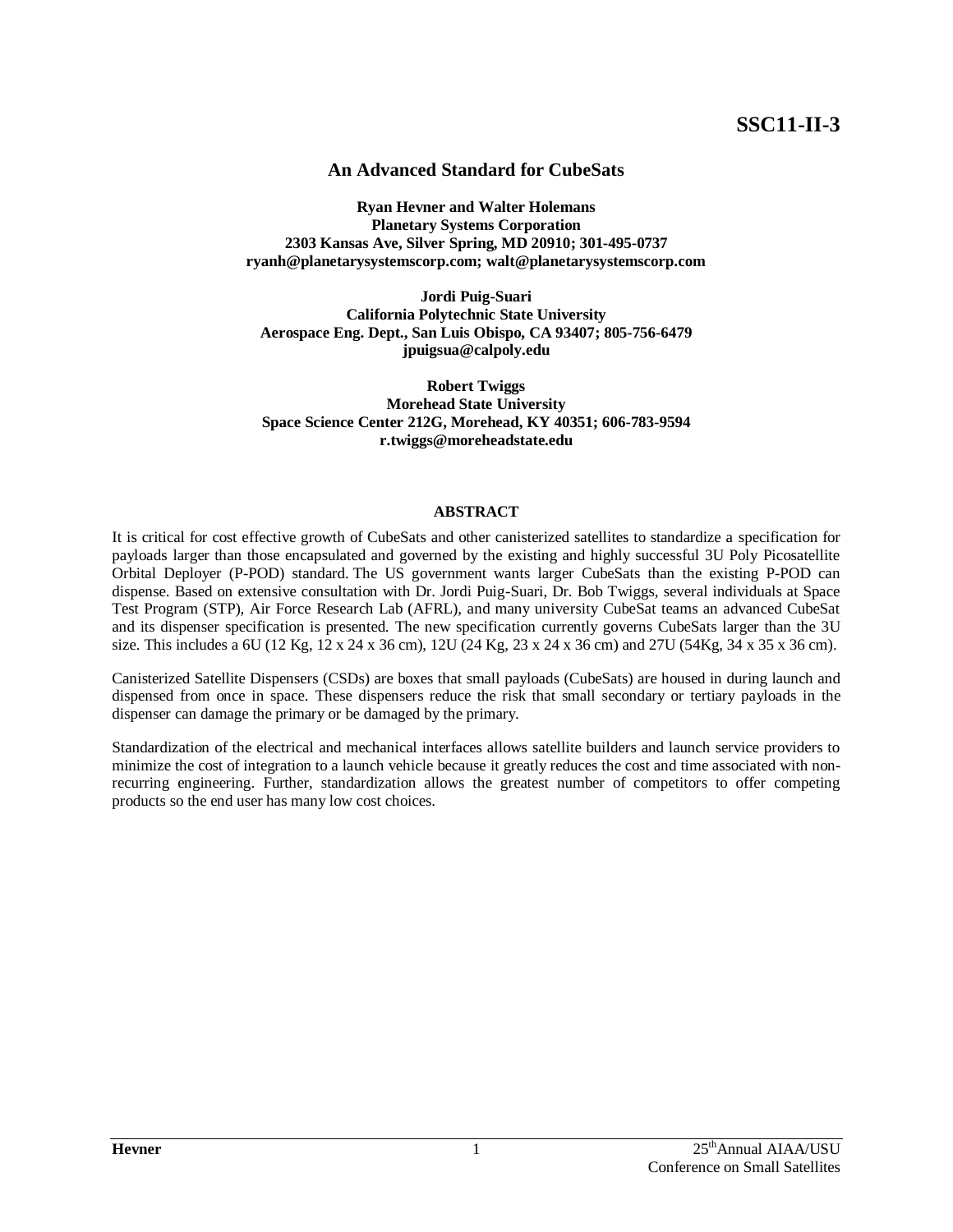# **INTRODUCTION**

CubeSats have been extremely successful in easing access to space. The small size and encapsulation maximize launch opportunities and allow the payload designer liberties with materials and manufacturing techniques. It also enables the launch vehicle (LV) to utilize existing capability with minimal risk to the primary payload. Expanding upon the success of the 1U and 3U, a larger family of payloads will enable even greater scientific and military capabilities. These 6U, 12 and 27U payloads feature advanced technologies that streamline integration and ensure mission success. A 6U payload is shown deploying from its canister in [Figure 1.](#page-1-0) These new sizes fill the existing mass and volume gap between 3U CubeSats and traditional separation system restrained secondary payloads (ESPA and similar). See [Figure 2](#page-1-1)



<span id="page-1-0"></span>**Figure 1: A 6U Payload and CSD**



<span id="page-1-1"></span>**Figure 2: Need for 6U, 12U and 27U Payloads**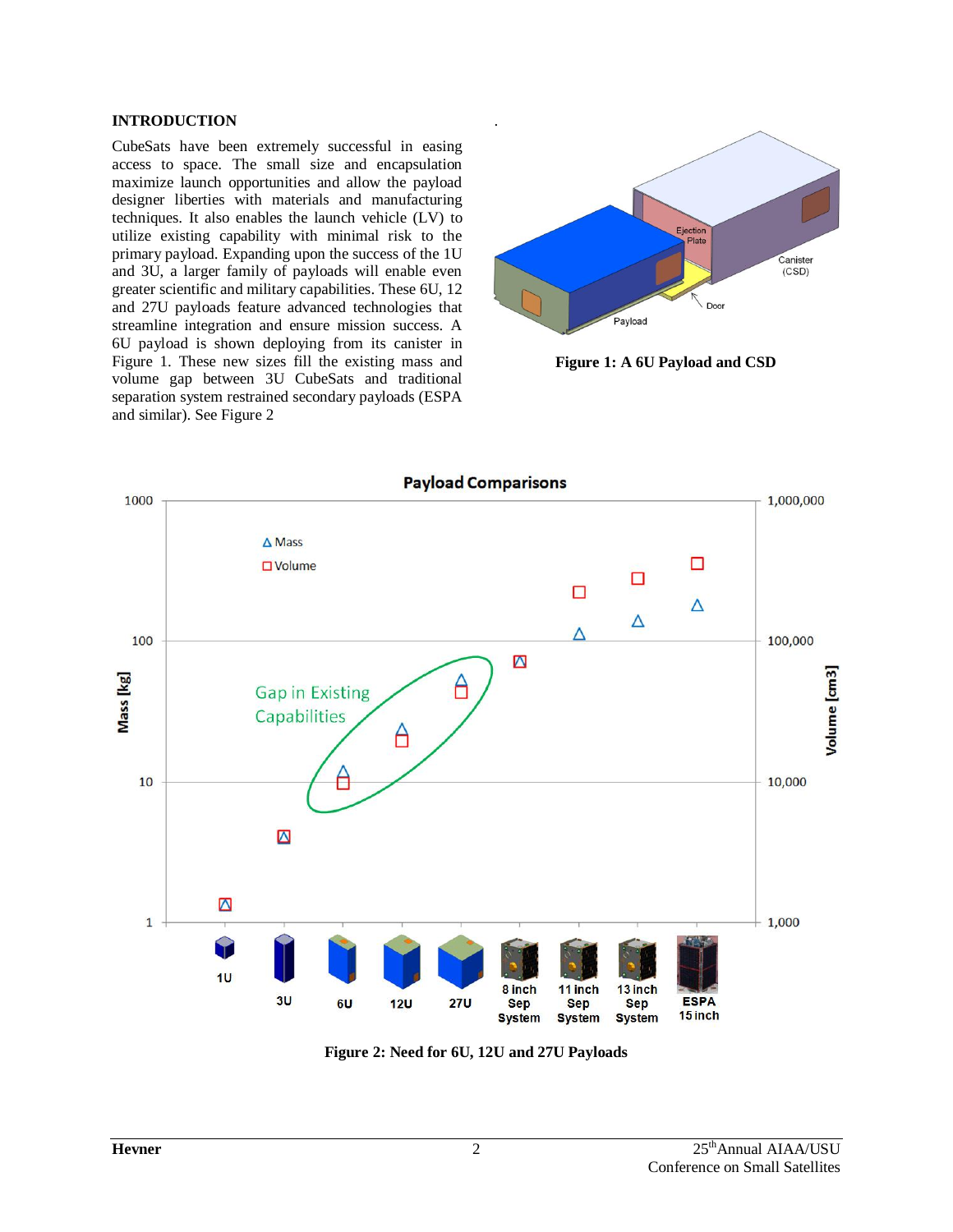## **ADVANCED FEATURES**

The 6U, 12U and 27U payloads and canisters incorporate several features aimed at increasing performance, reducing complexity and minimizing integration costs.

- 1. Tabs: Two tabs run the length of the payload and are intended to be gripped by the canister, functioning similar to an automobile's brake caliper and rotor. This eliminates excessive payload chatter during launch. It also provides a predictable and thus model-able dynamic environment. This is significant for the launch vehicle, especially as payloads increase in mass. It is also reassuring for critical payloads with sensitive instruments. The tabs also serve the benefit of reducing manufacturing complexity as only the tab thickness is tightly controlled. Furthermore, eliminating the rails at the other two corners provides more room for body-mounted or deployable solar panels.
- 2. Mass: The density of the 6U-27U payloads has increased slightly allowing more mission enabling technologies. The considerable mass can reduce thermal extremes on-orbit and increase orbit life.
- 3. Non-Constrained Deployables: The payload has the option to use the canister as the means of constraining deployables. This reduces the complexity and volume of the restraint/release mechanism. It also eliminates a potential failure mode.
- 4. LV Electrical Interface: A DB-9 socket connector is the standardized canister interface to the LV. The pin-outs and electrical parameters are predefined, allowing the LV to plan ahead and eliminate variances that inevitability increase cost. The connector is located on a consistent face to enable the LV to size and locate their harness. This inexpensive and compact connector has significant flight heritage on several separation systems.
- 5. LV Mechanical Interface: The standard mounting pattern is a repeatable square grid pattern, independent of canister size. Additional patterns may be added to allow compatibility with existing deployers.
- 6. Placard: The payload and canisters may be integrated several months or years ahead of launch. A placard informs the LV of the contents, provides traceability, and reaffirms conformance to a specification giving the LV and primary payload assurance of mission success.

# **PAYLOAD AND CSD SPECIFICATIONS**

Following are the 6U, 12U and 27U Payload and CSD specifications. The Payload, 2002206 Rev A, is a standalone specification intended for payload designers. They can build to this spec without need to reference the CSD. The CSD, 2002220 Rev -, is intimately linked to the Payload. It is intended to inform canister designers as well as launch service providers. The CSD designers must necessarily examine the payload spec to ensure compatibility. By examining both the payload and CSD specs the launch service provider has all information necessary for integration. The launch vehicle can allocate space for one or multiple CSDs without knowledge of the specific payload.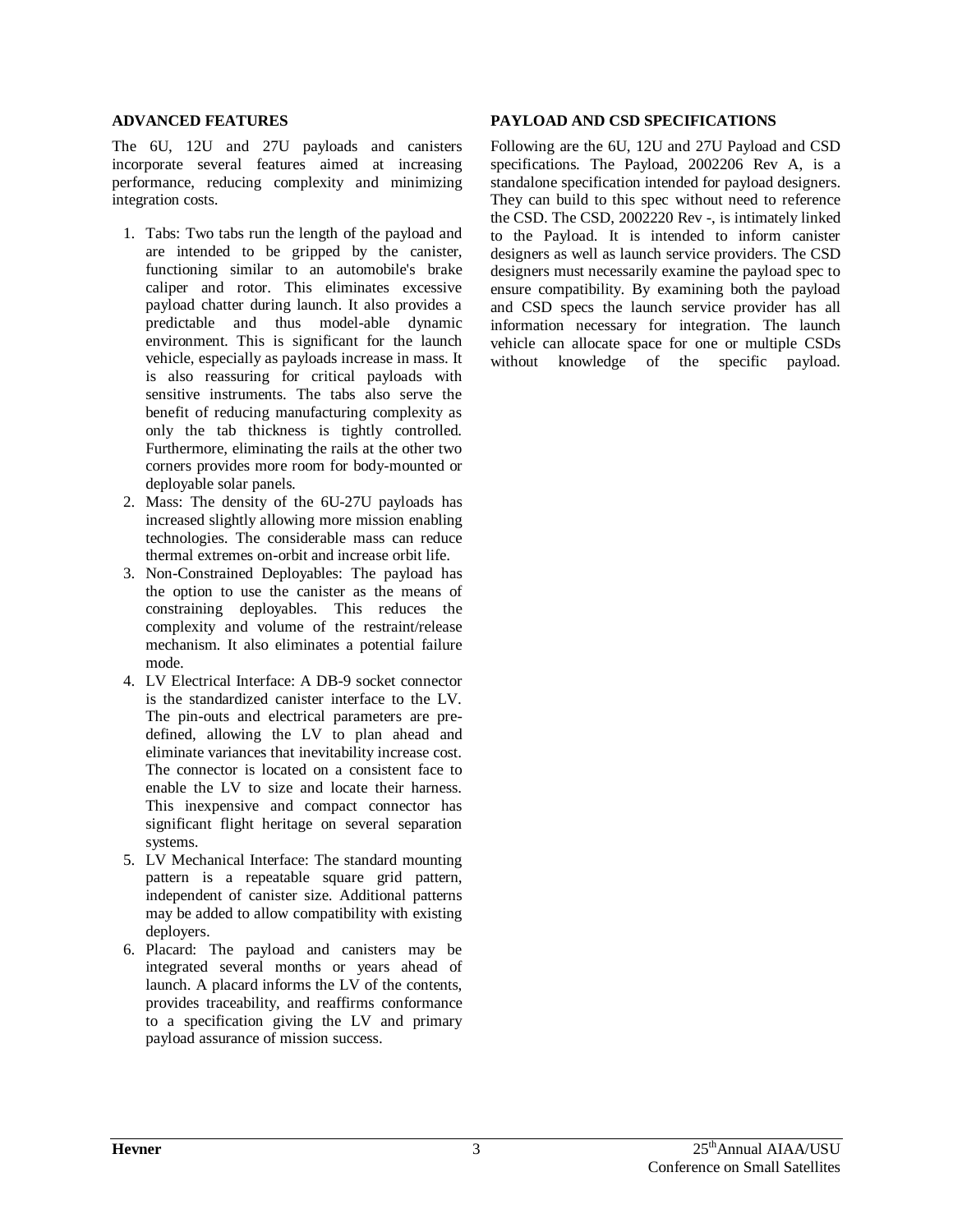This is a standalone specification intended to inform payload designers. CSD manufacturers may also reference this specification to ensure compatibility.

#### **FEATURES**

These payloads are designed to be fully contained within Canisterized Satellite Dispensers (canister or CSD) during launch. A canister encapsulates the payload during launch and dispenses it on orbit. Canisters reduce risk to the primary payload and so maximize potential launch opportunity. Canisters also ease restrictions on payload materials and components. This specification currently encompasses three sizes of payloads. The 6U, 12U and 27U incorporate two tabs running the length of the ejection axis. The canister may grip these tabs, providing a secure, modelable, preloaded junction during launch. To maintain compatibility with existing standards the 6U can be made with typical rails as used in CubeSat. Note however with rails the payload is not preloaded in its canister and may chatter during launch.



Figure 1: Payload deploying from Canister

#### **CONTENTS**

| COMMON REQUIREMENTS 2    |  |
|--------------------------|--|
|                          |  |
|                          |  |
|                          |  |
|                          |  |
| ADDITIONAL INFORMATION 5 |  |
| AUTHORS 5                |  |



| Revision    | Date        | Design | Review |  |  |  |
|-------------|-------------|--------|--------|--|--|--|
| 18-Apr-2011 |             | RН     | wн     |  |  |  |
|             | 13-Jun-2011 |        | wн     |  |  |  |

Changes from previous revision:

Added Fig 1. Added Requirements. Added 12U and 27U to Fig. 2. Added Inhibit and Arm Circuit. Added Parameters. Added +/- Y face access zones. Added Benefits of Tabs. Allowed non-constrained deployables. Changed Environmental Testing. Changed Figs. 5-8. Added Test and Integration Flow. Added Additional Information. Added Authors.



### **INHIBIT AND ARM CIRCUIT**



Figure 3: Payload inhibit and safe/arm circuit.

 $\overline{4}$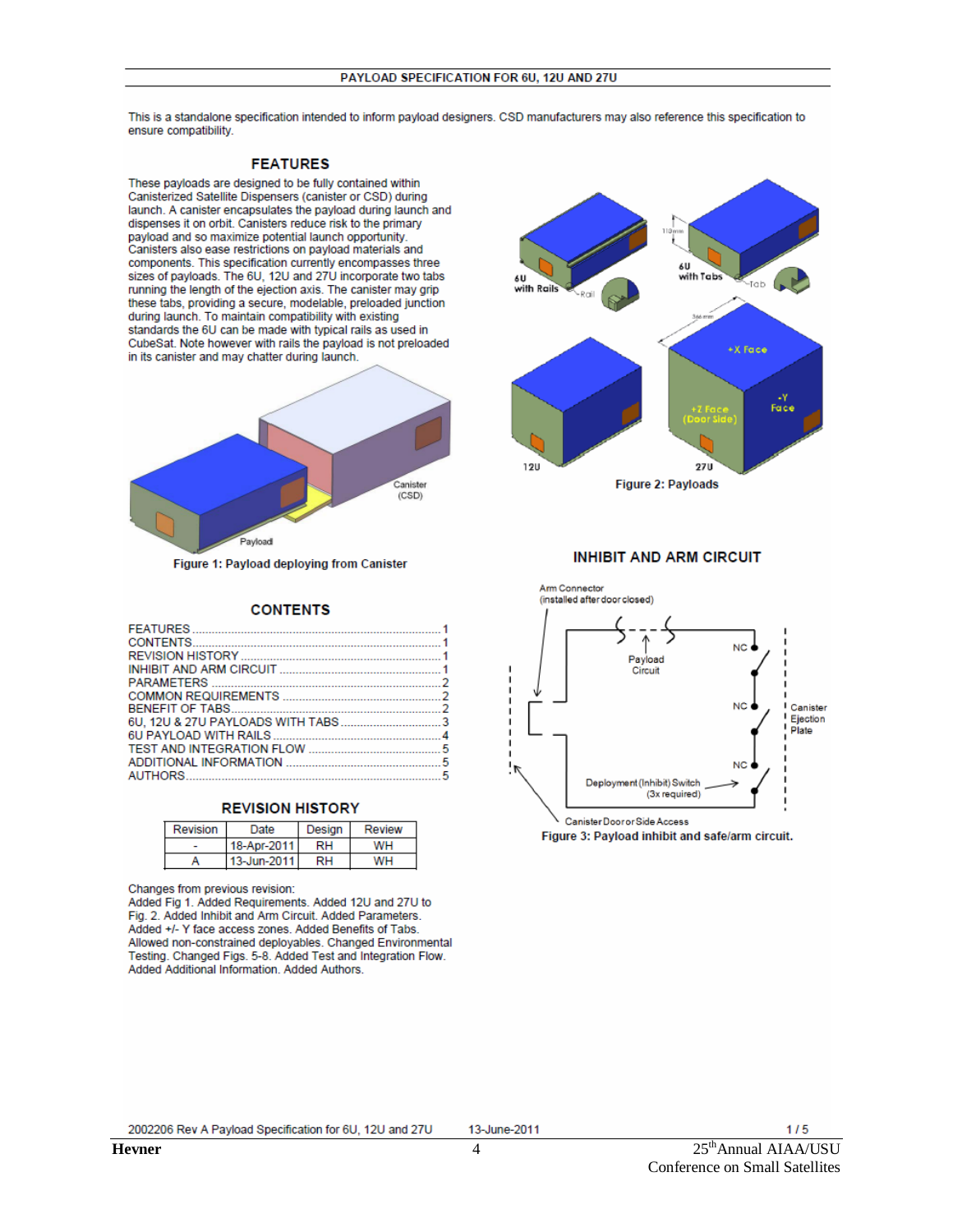| <b>SYM</b>            | <b>Parameter</b>                                                                                 | <b>Conditions</b>                     | <b>Unit</b> | 6U with Rails  |            | 6U with Tabs |            |            |            | 12U with Tabs 27U with Tabs |       |
|-----------------------|--------------------------------------------------------------------------------------------------|---------------------------------------|-------------|----------------|------------|--------------|------------|------------|------------|-----------------------------|-------|
|                       |                                                                                                  |                                       |             | <b>Min</b>     | <b>Max</b> | <b>Min</b>   | <b>Max</b> | <b>Min</b> | <b>Max</b> | Min                         | Max   |
| M                     | Mass                                                                                             | At launch                             | kg          | 0              | 12         | 0            | 12         | o          | 24         | 0                           | 54    |
| <b>CM<sub>x</sub></b> | Center of mass, X                                                                                | Stowed in canister                    | mm          | 30             | 70         | 10           | 70         | 55         | 125        | 100                         | 180   |
| <b>CMY</b>            | Center of mass, Y                                                                                | Stowed in canister                    | mm          | $-40$          | 40         | $-40$        | 40         | $-40$      | 40         | $-60$                       | 60    |
| <b>CM<sub>Z</sub></b> | Center of mass, Z                                                                                | Stowed in canister                    | mm          | 133            | 233        | 133          | 233        | 133        | 233        | 133                         | 233   |
| Depth                 | Maximum payload depth, +X dimension                                                              |                                       | mm          | ÷              |            | 0            | 106.4      | 0          | 219.1      | $\Omega$                    | 331.8 |
| Width                 | Maximum payload width from origin, ±Y<br>dimension                                               |                                       | mm          | ÷              |            | O            | 119.5      | 0          | 119.5      | $\bf{0}$                    | 175.9 |
| Tab<br>Width          | +Y dimension                                                                                     |                                       | mm          | $\overline{a}$ | ٠          | 237.6        | 238.0      | 237.6      | 238.0      | 350.3                       | 350.7 |
| Tab<br>Length         | +Z dimension                                                                                     |                                       | mm          |                |            | 360.9        | 365.9      | 360.9      | 365.9      | 360.9                       | 365.9 |
| <b>DSX</b>            | +X dimension defining allowable zone for<br>deployment switches                                  |                                       | mm          | $\overline{a}$ |            |              | 100        | ٠          | 212        | ٠                           | 325   |
| <b>FDS</b>            | Force from deployment switches.<br>summated, Z axis                                              | When contacting<br>CSD ejection plate | N           | 0              | 2.2        | 0            | 2.2        | 0          | 2.2        | 0                           | 2.2   |
| <b>DDS</b>            | Payload separation from ejection plate<br>necessary to change deployment switch<br>state, Z axis |                                       | mm          | 1.3            | 12         | 1.3          | 12         | 1.3        | 12         | 1.3                         | 12    |
| FFD                   | Friction force imparted on deployables<br>from canister walls during ejection.<br>summated       |                                       | Ν           | 0              | 2.0        | 0            | 2.0        | 0          | 2.0        | 0                           | 2.0   |
| <b>FND</b>            | Normal force deployables impart on<br>canister walls during ejection, per wall                   |                                       | N           | 0              | 4.0        | 0            | 4.0        | 0          | 4.0        | $\Omega$                    | 4.0   |
| EL                    | External load on payload, any direction                                                          | supported solely by<br>tabs or rails  | a           | 29             | (1)        | 29           | (1)        | 23         | (1)        | 16                          | (1)   |
| <b>TML</b>            | <b>Total Mass Loss</b>                                                                           | Per ASTM E 595-<br>77/84/90           | %           | 0              | 1.0        | 0            | 1.0        | 0          | 1.0        | $\bf{0}$                    | 1.0   |
| <b>CVCM</b>           | Collected Volatile Condensable Material                                                          | Per ASTM E 595-<br>77/84/90           | %           | 0              | 0.1        | 0            | 0.1        | 0          | 0.1        | 0                           | 0.1   |
| <b>DP</b>             | Canister de-pressurization rate                                                                  | During launch                         | psi/<br>sec | 0              | 0.5        | 0            | 0.5        | 0          | 0.5        | $\Omega$                    | 0.5   |

#### **PARAMETERS**

 $(1)$  Load increases with reduced payload mass. Load[g] = 51-8.75\*ln(mass[kg]).

## **COMMON REQUIREMENTS**

 $1.$ Tabs or rails shall be 100% continuous hard anodized aluminum per MIL-A-8625 or similar. Minimum 0.001 inch total thickness (0.0005 penetration + 0.0005 build-up). Teflon impregnation is acceptable. Maximum surface roughness of rails = 0.8 um Ra.

- $\overline{2}$ No debris shall be generated that will inhibit separation.
- 3. Deployment (inhibit) switches shall reside in specified zone on -Z face. Will activate upon contact with canister ejection plate.
- 4. Safe/Arm plug, if necessary, shall reside in specified zone on +Z, +Y, or -Y face.
- All non-constrained deployables shall be hinged near the +Z face to minimize snagging hazards during ejection. 5.
- 6. -Z face of payload shall withstand a 200 N force imparted by canister ejection plate during launch or ejection.
- 7. Payload may be electrically grounded by contacting canister ejection plate within inhibit switch zone.
- 8. Perform fit-check of payload with canister at earliest possible time.



Payload may vibrate in canister because of

small gap between rails and canister walls.

# **BENEFIT OF TABS**



Payload with Tabs

2002206 Rev A Payload Specification for 6U, 12U and 27U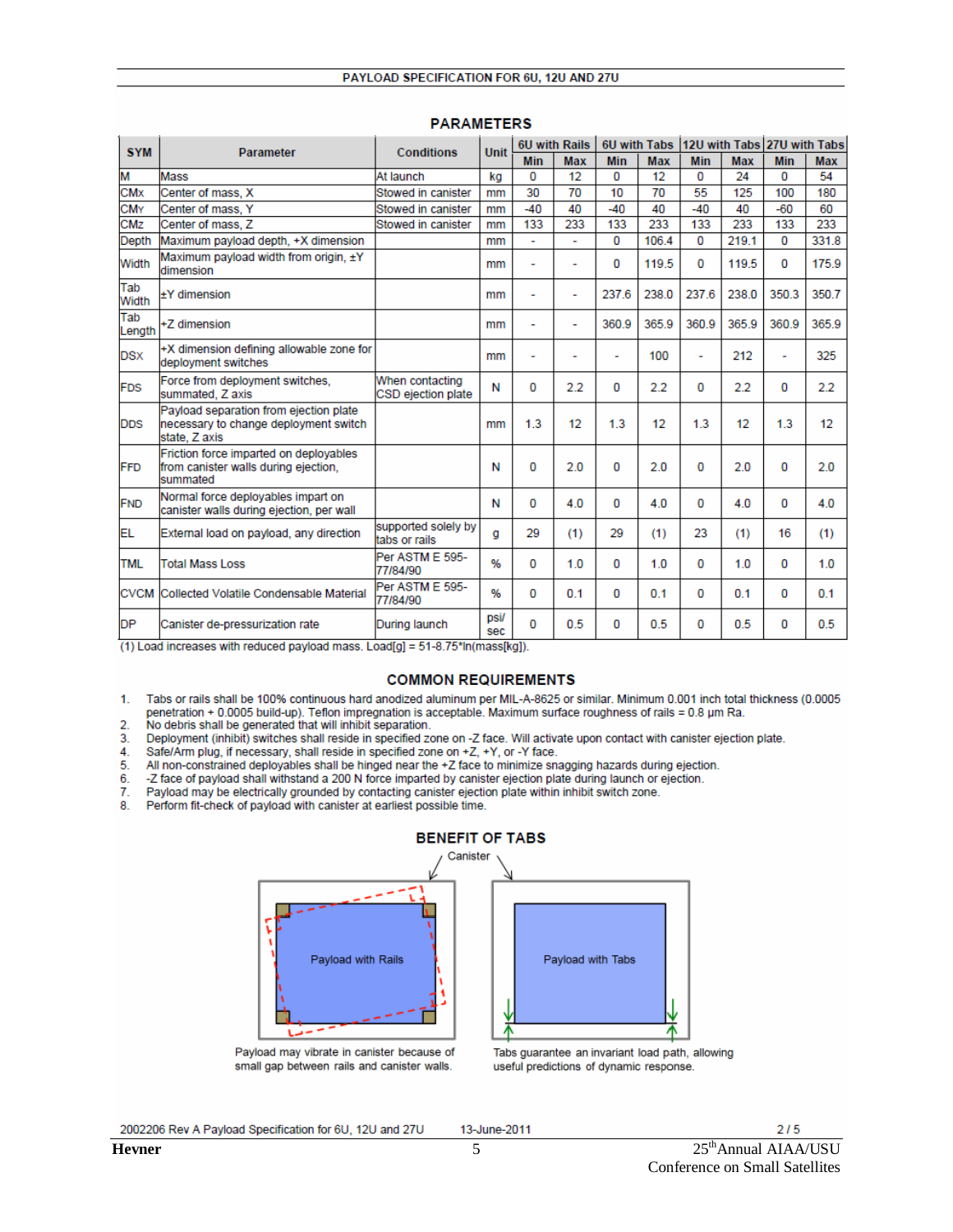

#### 6U. 12U & 27U PAYLOADS WITH TABS

2002206 Rev A Payload Specification for 6U, 12U and 27U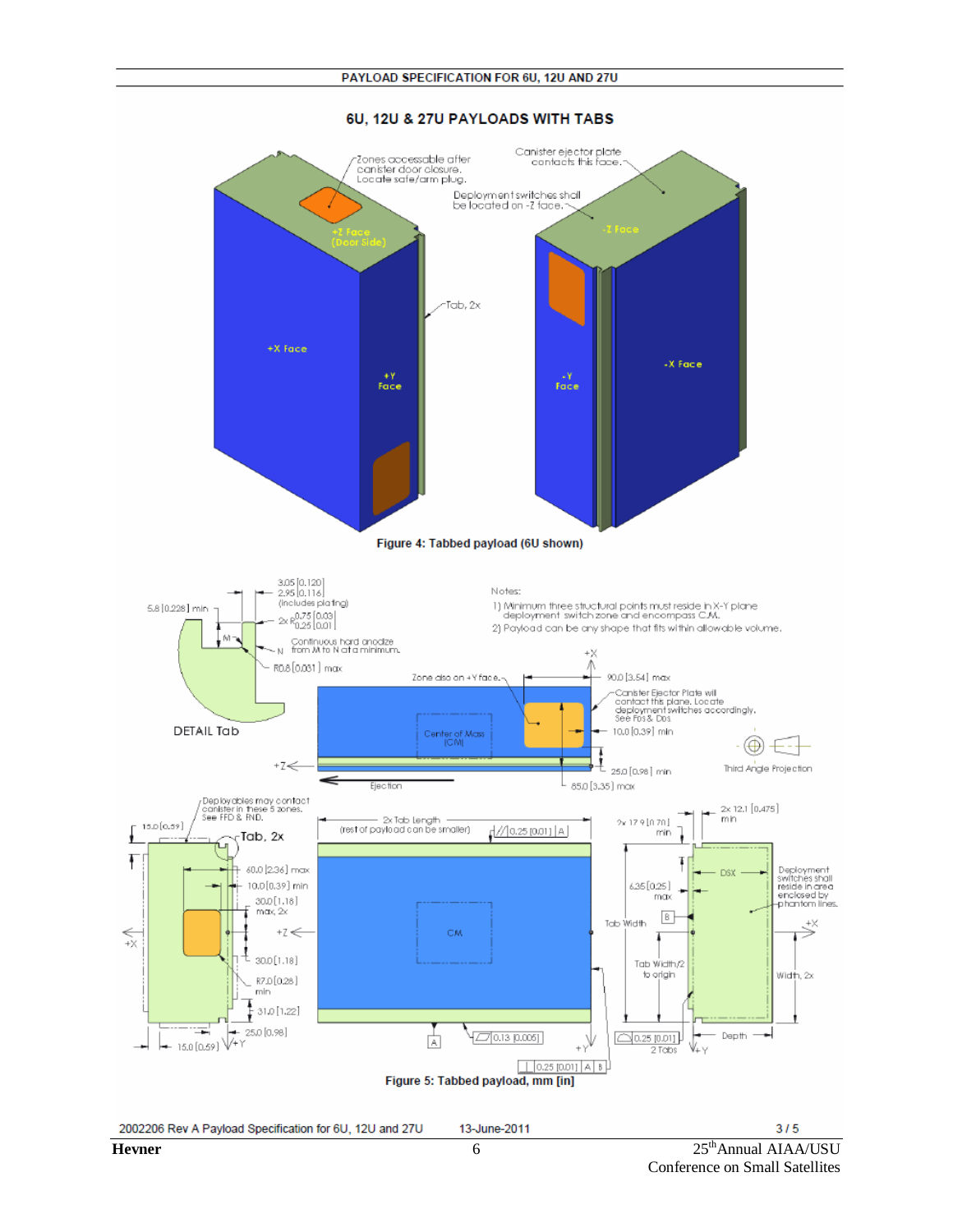

**6U PAYLOAD WITH RAILS**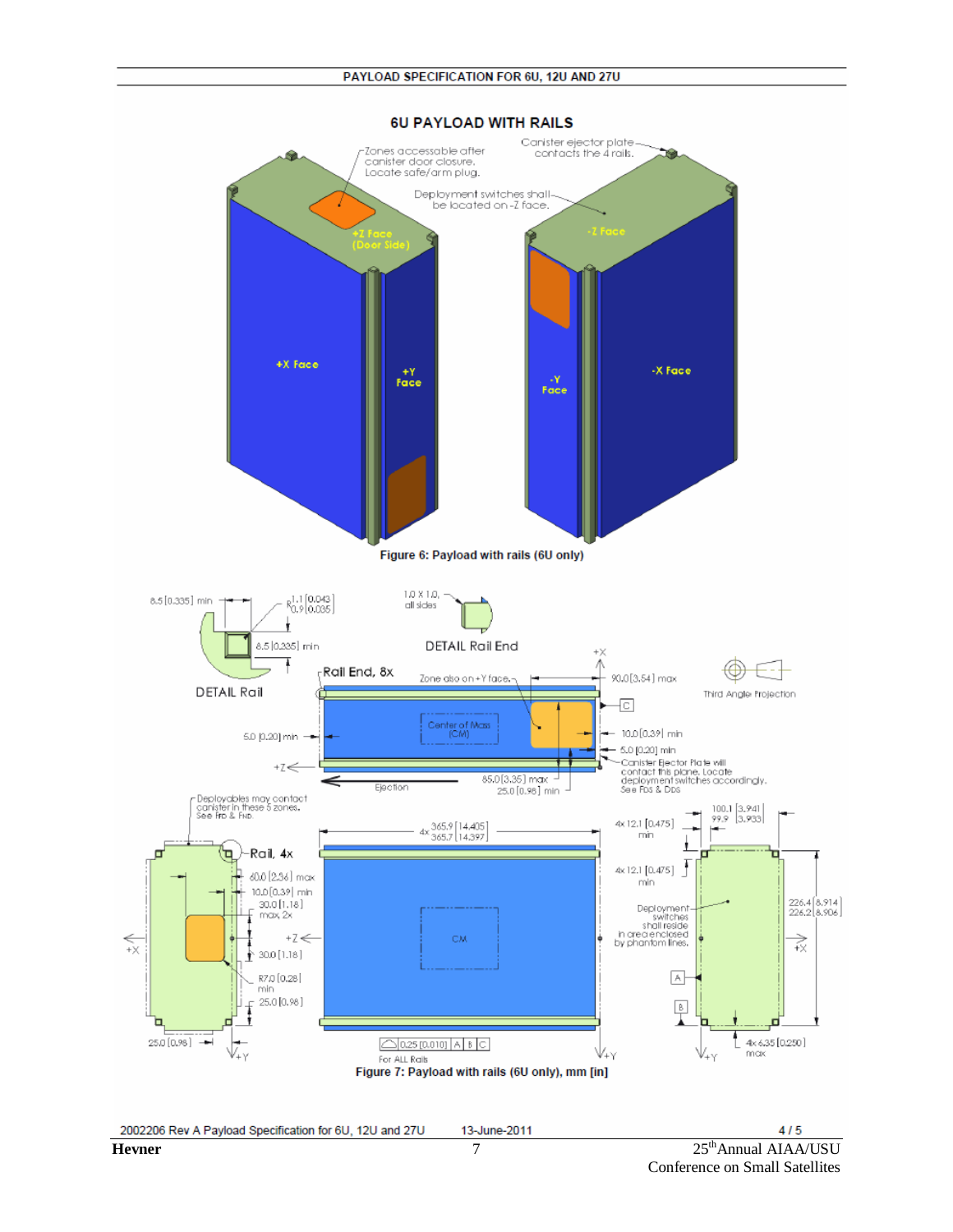**TEST AND INTEGRATION FLOW** 



#### **ADDITIONAL INFORMATION**

Verify this is the latest revision of the specification by visiting www.planetarysystemscorp.com. Simple step models and 3D PDFs of the payloads and canisters are also available. Please contact Ryan Hevner, ryanh@planetary Feedback is welcome in order to realize the full potential of this technology.

#### **AUTHORS**

Specification created by: Ryan Hevner, Planetary Systems Corp Walter Holemans, Planetary Systems Corp Jordi Puig-Suari, Cal. Poly. San Luis Obispo Robert Twiggs, Morehead State University

With contributions from and special thanks to: Bruce Yost, NASA Ames Jim White, Colorado Satellite Services Andrew Kalman, Pumpkin Inc. Adam Reif, Pumpkin Inc.

2002206 Rev A Payload Specification for 6U, 12U and 27U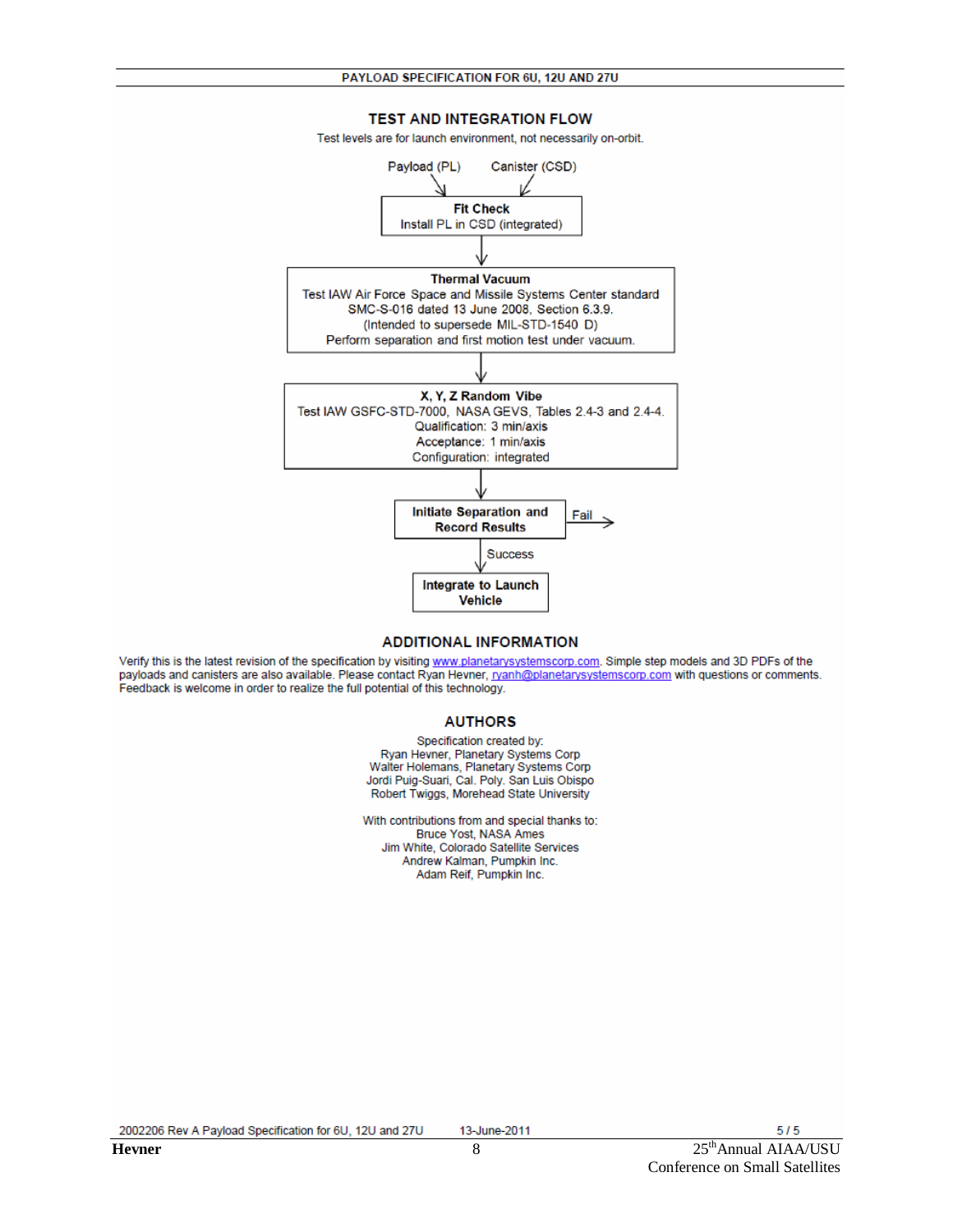This specification is intended to inform CSD manufacturers and launch service providers. It is compatible with 2002206 Rev A "Pavload Specification for 6U, 12U and 27U".

## **FEATURES**

A Canisterized Satellite Dispenser (canister or CSD) is a box that encapsulates the payload (PL) during launch and dispenses it on orbit. Canisters reduce risk to the primary payload and so maximize potential launch opportunity. Their relatively small size enables placement on most launch vehicles (LV). Canisters also ease restrictions on payload materials and components. This specification currently encompasses canisters for three sizes of payloads. The 6U, 12U and 27U incorporate two tabs running the length of the ejection axis. The canister may grip these tabs, providing a secure, modelable, preloaded junction during launch. To maintain compatibility with existing standards the 6U can be made with typical rails as used in CubeSat. Note however with rails the payload is not preloaded in its canister and may chatter during launch.



#### **CONTENTS**

### **REVISION HISTORY**

|                                 | Revision | Date        | Desian    | <b>Review</b> |  |  |  |  |  |
|---------------------------------|----------|-------------|-----------|---------------|--|--|--|--|--|
|                                 |          | 13-Jun-2011 | <b>RH</b> | WH            |  |  |  |  |  |
| Changes from previous revision: |          |             |           |               |  |  |  |  |  |

This is the initial release.

### **COMMON REQUIREMENTS**

- 1. Mounting surface to LV shall be electrically conductive.
- $2.$ Access panels to payload shall be removable with small flat or Phillips screwdriver or 3/32 in hex key. Torque spec, if applicable, shall be imprinted on CSD.
- 3. An ejection plate shall push on -Z face of payload to deploy. Plate shall fully encompass payload deployment switch zone and be flat to 0.5mm. See payload specification for deployment switch zone dimensions.
- Payload shall be oriented in CSD per Figure 6. 4.
- Ejection Plate shall be electrically grounded to CSD walls. 5. Payload side of ejection plate shall be conductive.



2002220 Rev - CSD Specification for 6U, 12U and 27U

 $1/4$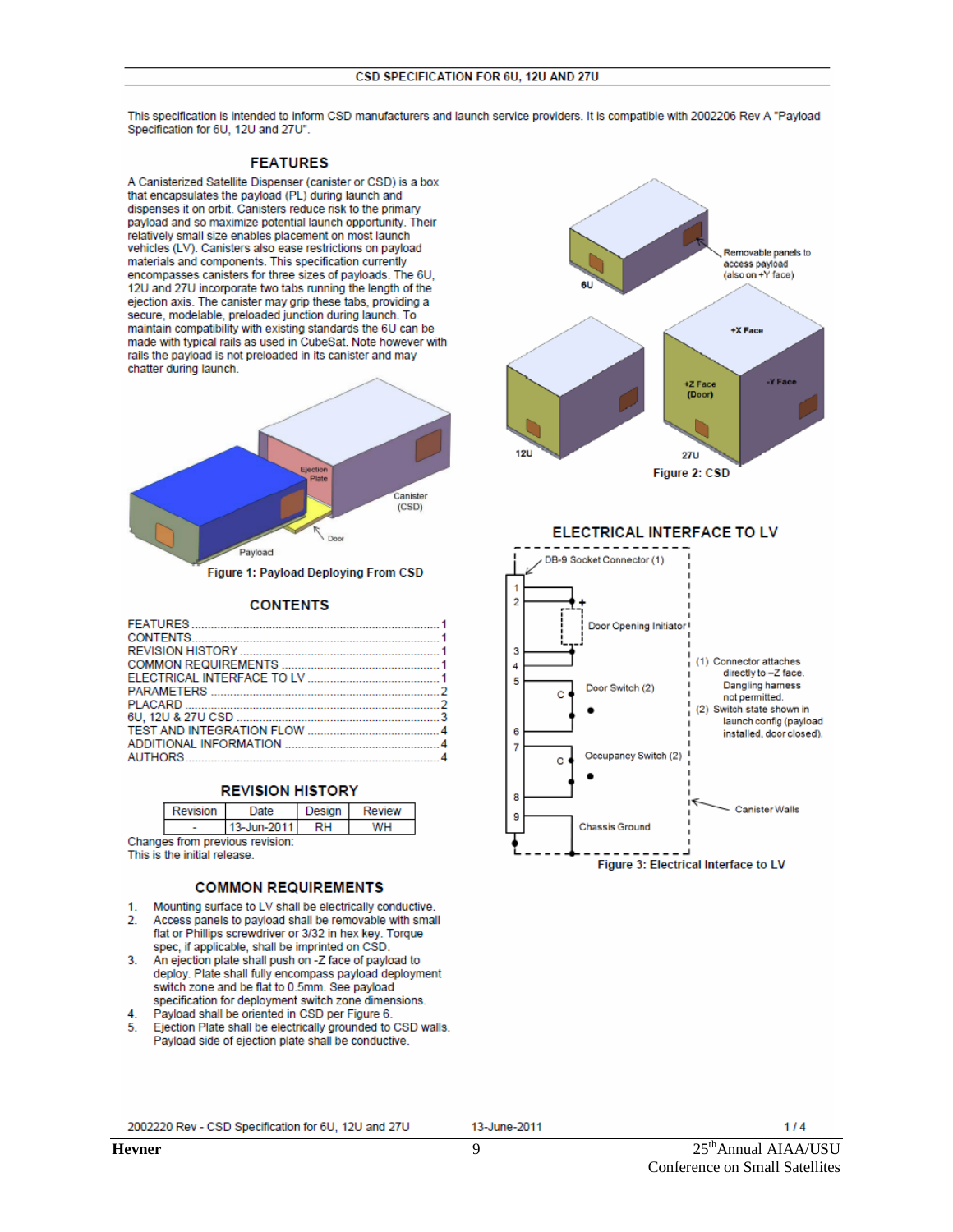| <b>SYM</b>  | <b>Parameter</b>                                             | <b>Conditions</b>                                             | <b>Units</b> | 6U             |            | 12U                      |            | <b>27U</b> |            |
|-------------|--------------------------------------------------------------|---------------------------------------------------------------|--------------|----------------|------------|--------------------------|------------|------------|------------|
|             |                                                              |                                                               |              | <b>Min</b>     | <b>Max</b> | <b>Min</b>               | <b>Max</b> | Min        | <b>Max</b> |
| М           | Mass                                                         | Empty                                                         | kg           |                | 72         |                          | 10.8       |            | 15.1       |
| Depth       | CSD depth, from origin, +X                                   |                                                               | mm           | $\blacksquare$ | 163        | ٠                        | 276        | ٠          | 389        |
| Width       | CSD width, from origin, +/- Y                                |                                                               | mm           | ÷.             | 140        | ٠                        | 140        | ÷,         | 195        |
| Length      | CSD length, from origin, +Z                                  | Door closed                                                   | mm           |                | 470        |                          | 470        |            | 470        |
| ΔV          | Payload ejection velocity                                    | Max payload mass, infinite CSD<br>mass                        | m/sec        | 0.5            | 5.0        | 0.5                      | 5.0        | 0.5        | 5.0        |
| V           | Voltage provided from LV to<br>open door                     | -34 to +71 °C, power to pins 1&2,<br>return from pins 3&4     | Vdc          | 22             | 36         | 22                       | 36         | 22         | 36         |
|             | Current available from LV to<br>open door                    | -34 to +71 °C, power to pins 1&2,<br>return from pins 3&4     | A            | 5.0            | ۰          | 5.0                      | ٠          | 5.0        | ٠          |
| T           | Electrical pulse width provided<br>from LV to open door      | -34 to +71 °C, power to pins 1&2,<br>return from pins 3&4     | sec          | 4.0            | 10.0       | 4.0                      | 10.0       | 4.0        | 10.0       |
| Wire        | <b>Electrical wiring</b>                                     | Wiring shown in Figure 3.                                     | <b>AWG</b>   | 20             | 26         | 20                       | 26         | 20         | 26         |
| <b>RS</b>   | Switch terminal resistance                                   | Closed circuit. door and<br>occupancy switches                | ohm          | 0.0            | 0.2        | 0.0                      | 0.2        | 0.0        | 0.2        |
| lır         | Inrush current capacity of switch                            | <0.5 sec. 30 Vdc. <10e-5 torr.<br>Door and occupancy switches | А            | ۰              | 4.0        | $\overline{\phantom{a}}$ | 4.0        | ٠          | 4.0        |
| <b>ISS</b>  | Steady state current capacity of<br>switch                   | 30 Vdc. <10e-5 torr, door and<br>occupancy switches           | А            | ٠              | 2.0        | $\overline{\phantom{a}}$ | 2.0        |            | 2.0        |
| PT          | Payload travel required for<br>occupancy switch change state | +Z travel from launch position                                | mm           | 300            | 440        | 300                      | 440        | 300        | 440        |
| <b>DP</b>   | Door position for door switch<br>change of state             | Angle (0 deg is closed)                                       | dea          | 0.4            | 5.0        | 0.2                      | 5.0        | 0.15       | 5.0        |
| <b>FEP</b>  | Eiection plate force on payload                              | During launch and deployment                                  | N            | 0              | 200        | 0                        | 200        | $\Omega$   | 200        |
| LVF         | LV flatness                                                  | Interface to CSD -X face                                      | mm           | 0.0            | 0.3        | 0.0                      | 0.3        | 0.0        | 0.5        |
| <b>TML</b>  | <b>Total Mass Loss</b>                                       | Per ASTM E 595-77/84/90                                       | %            | 0              | 1.0        | $\mathbf{0}$             | 1.0        | $\Omega$   | 1.0        |
| <b>CVCM</b> | Collected Volatile Condensable<br>Material                   | Per ASTM E 595-77/84/90                                       | %            | 0              | 0.1        | 0                        | 0.1        | $\Omega$   | 0.1        |
| <b>DP</b>   | LV de-pressurization rate                                    | During launch                                                 | psi/<br>sec  | 0              | 0.5        | 0                        | 0.5        | $\Omega$   | 0.5        |

#### **PARAMETERS**

# **PLACARD**

Canister Complies with Specification 2002220 Rev Payload Complies with Specification 2002206 Rev

Canister

Responsible Organization: Contact Name, Email and Phone Number:

PN and SN: Empty Mass [kg]:

Payload Responsible Organization: Contact Name, Email and Phone Number:

PN and SN: Installed Mass [kg]: Installation Date:

Assembly Total Launch Mass [kg]:

Ready for Launch (Date and Name):

Requirements

- 1. Locate on +Z face (door).
- 2. Minimum text height 0.12 in.
- $3.$ Engrave, etch or stamp.
- $4.$ Tag shall be replaceable. 5. Text shall be legible in poorly lit room and under direct
- sunshine.
- 6. May add additional information as desired.

2002220 Rev - CSD Specification for 6U, 12U and 27U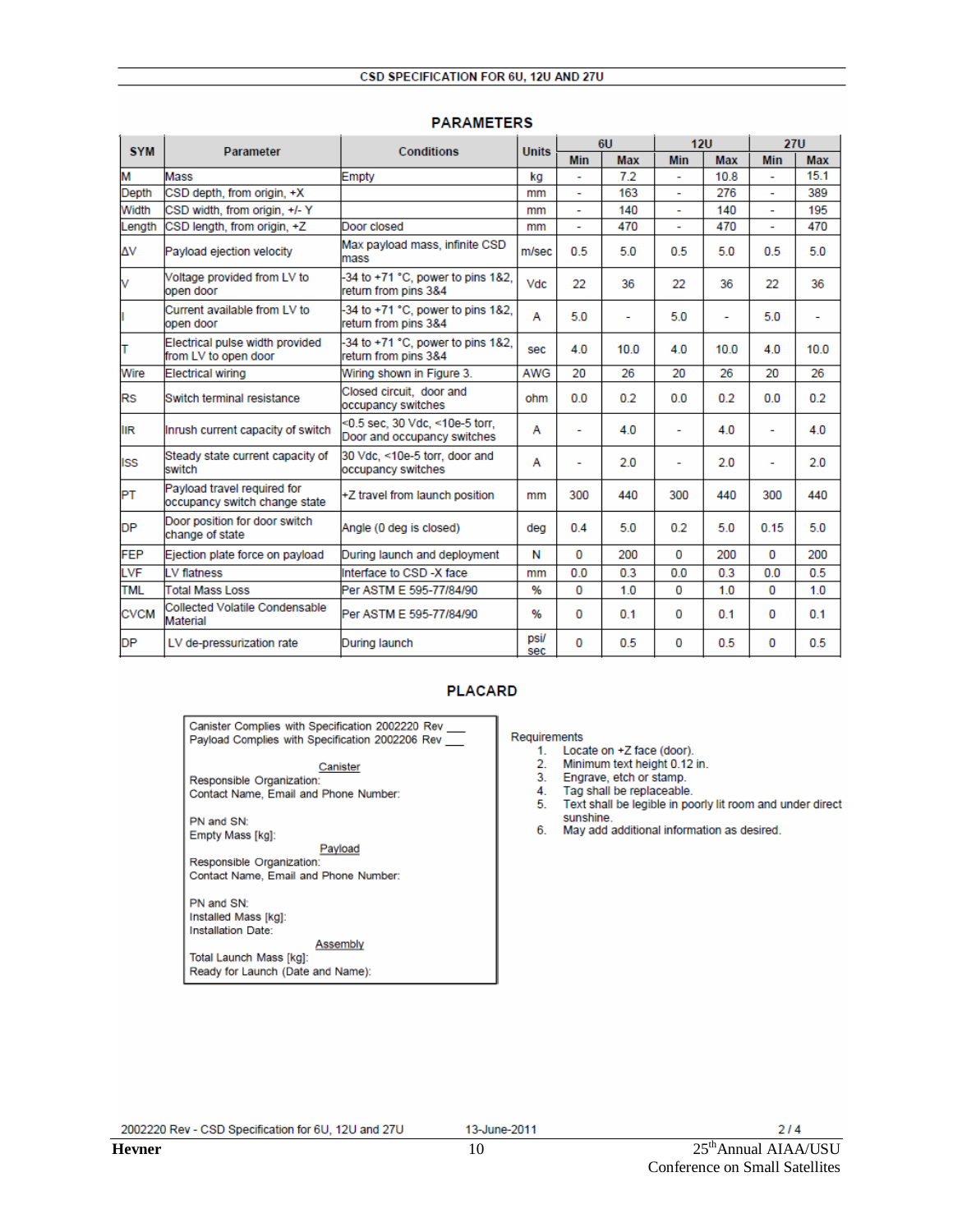6U, 12U & 27U CSD